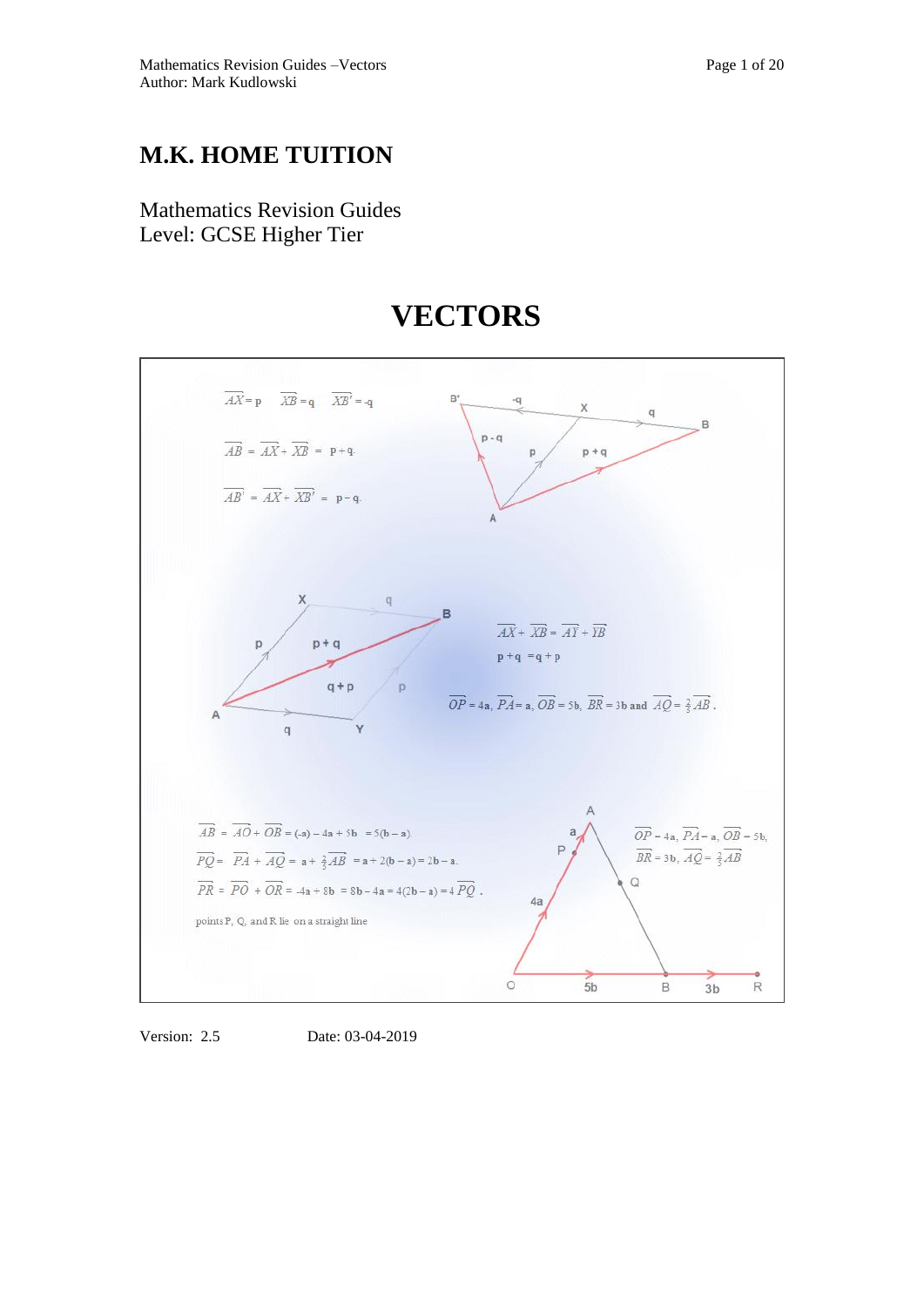## **VECTORS**

Vectors are used in mathematics to illustrate quantities that have size (magnitude) and direction. Quantities like mass and length have magnitude only, and are called **scalars**. Velocity and force, on the other hand, have direction as well as size and can be expressed as vectors.

There are various ways of denoting vectors: typed documents use boldface, but written work uses underlining. Thus **a** and a are the same vector.



**Example (1):** The diagram above shows a collection of vectors in the plane.

Describe the relationships between the following vector pairs : i) **a** and **c** ; ii) **b** and **d** ; iii) **b** and **e ;** iv) **i** and **j**.

i) Vectors **a** and **c** are equal here; hence  $\mathbf{a} = \mathbf{c}$ . **Two vectors are equal if they have the same size and the same direction.** 

The fact that **a** and **c** have different start and end points is irrelevant.

ii) Vectors **b** and **d** have the same size, but opposite directions, therefore  $\mathbf{d} = -\mathbf{b}$ . **Two vectors are inverses of each other if they have the same size, but opposite directions.** 

iii) Vector **e** is exactly twice as long as vector **b**, so  $e = 2b$ . The 2 is what is known as a **scalar** multiplier. (A scalar multiplier of -1 signifies an inverse vector.)

iv) Vectors **i** and **j** are perpendicular to each other.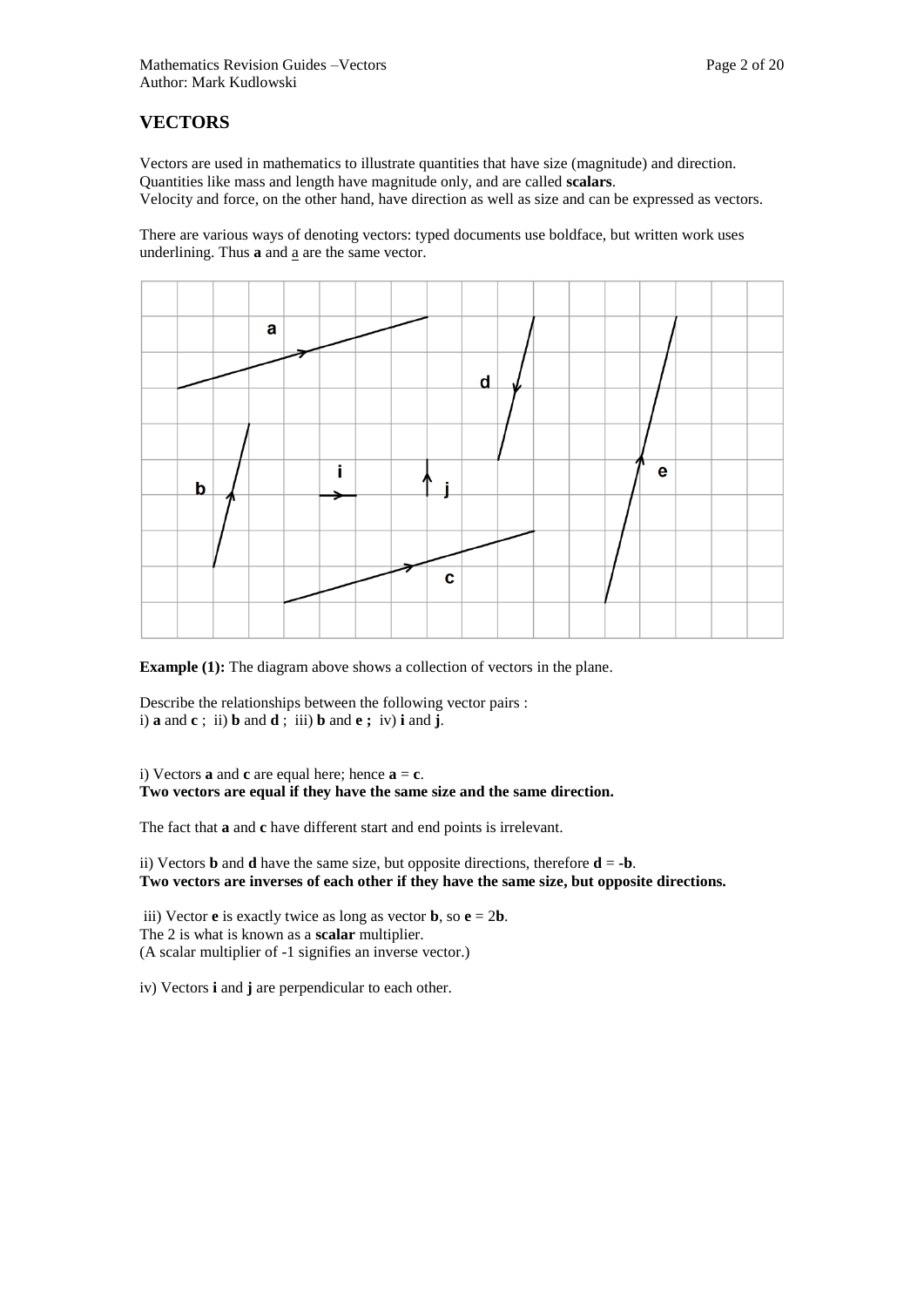We have come across vectors in the section on "Transformations", when describing a translation.

In the diagram on the right, the point  $O$  is transformed to point  $\overrightarrow{A}$  by a translation of  $+5$  units in the *x*-direction and +4 units in the *y-*direction.

We can denote this translation as the vector

$$
\mathbf{a} = \begin{pmatrix} 5 \\ 4 \end{pmatrix}
$$
, termed **column notation**.

Also, written work uses underlining where typing uses boldface, so we print **a** but write a.

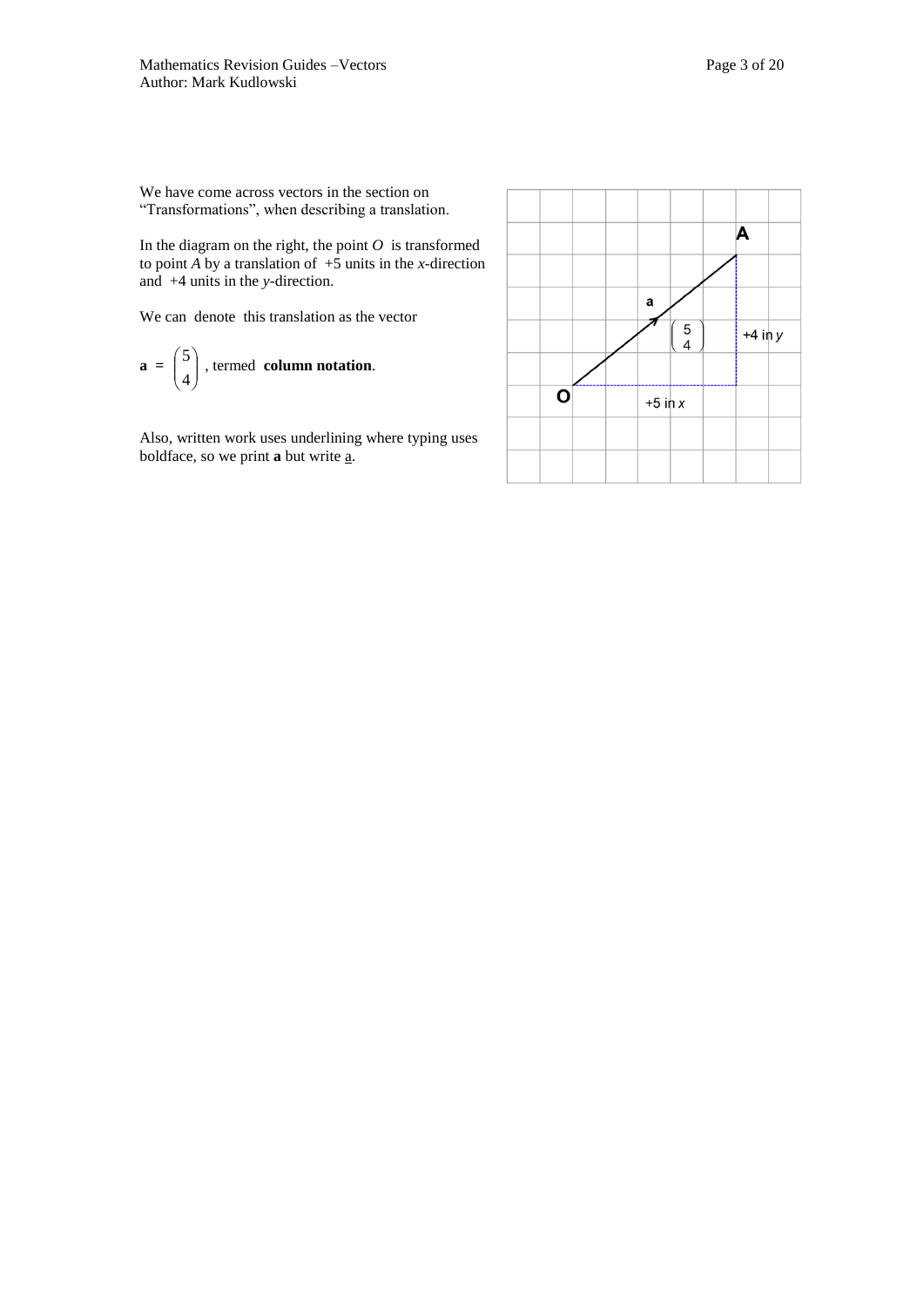



A movement in the direction of vector **a** corresponds to 7 units horizontally and 2 units vertically, as does that in the direction of vector **c**, given that the two vectors are equal .

Hence  $\mathbf{a} = \mathbf{c} = \begin{bmatrix} 7 \\ 2 \end{bmatrix}$ J  $\setminus$  $\mathsf{I}$  $\backslash$ ſ 2 7

For vector **b**, the values are 1 horizontally and 4 vertically. Vector **d** is the inverse of vector **b**, so the movement is -1 unit horizontally and -4 units vertically.

Hence 
$$
\mathbf{b} = \begin{pmatrix} 1 \\ 4 \end{pmatrix}
$$
 and  $\mathbf{d} = -\begin{pmatrix} 1 \\ 4 \end{pmatrix} = \begin{pmatrix} -1 \\ -4 \end{pmatrix}$ .

Vector **e** is twice vector **b**, so **e** =  $2\begin{pmatrix} 1 \\ 4 \end{pmatrix}$ Ι  $\lambda$  $\overline{\phantom{a}}$  $\backslash$ ſ 4  $\begin{pmatrix} 1 \\ 4 \end{pmatrix} = \begin{pmatrix} 2 \\ 8 \end{pmatrix}$ Ι  $\lambda$  $\overline{\phantom{a}}$  $\setminus$ ſ 8 2 .

Finally the vector  $\mathbf{i} = \begin{bmatrix} 1 \\ 0 \end{bmatrix}$ J  $\lambda$  $\overline{\phantom{a}}$  $\setminus$ ſ 0  $\begin{pmatrix} 1 \\ 0 \end{pmatrix}$  and the vector **j** =  $\begin{pmatrix} 0 \\ 1 \end{pmatrix}$ J  $\setminus$  $\overline{\phantom{a}}$  $\overline{\mathcal{L}}$ ſ 1  $\left\vert 0\right\rangle$ .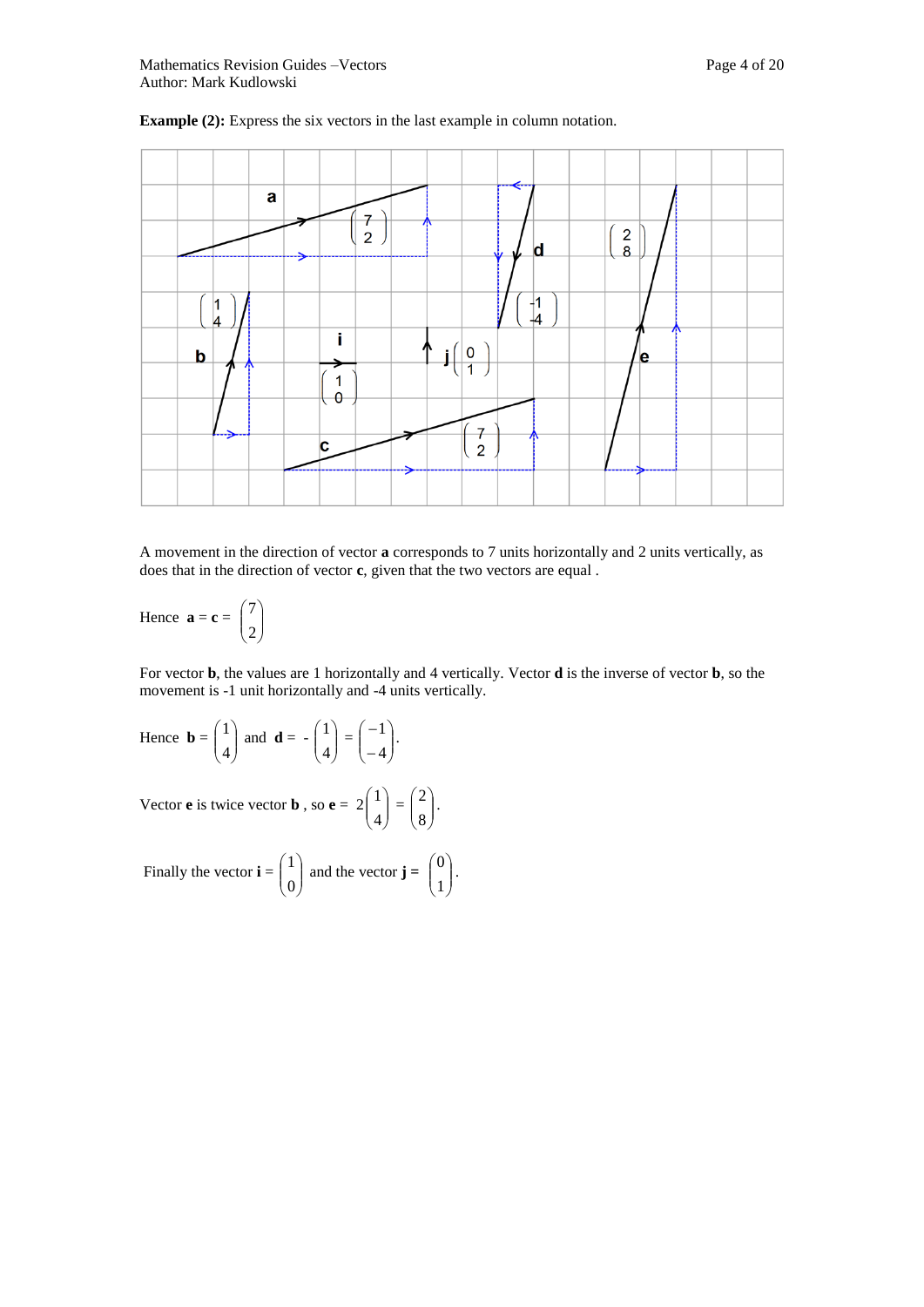#### **Addition of vectors.**

#### **Example (3):**



To add two vectors, join them "nose to tail" as in the diagram.

In column notation,  $\mathbf{a} = \begin{bmatrix} 1 \\ 2 \end{bmatrix}$ Ι  $\lambda$  $\overline{\phantom{a}}$  $\backslash$ ſ 3  $\begin{pmatrix} 4 \\ 3 \end{pmatrix}$ , **b** =  $\begin{pmatrix} 2 \\ -5 \end{pmatrix}$ J  $\setminus$  $\overline{\phantom{a}}$  $\overline{\mathcal{L}}$ ſ  $-5$  $\begin{pmatrix} 2 \\ -5 \end{pmatrix}$  and  $\mathbf{a} + \mathbf{b} = \begin{pmatrix} 6 \\ -2 \end{pmatrix}$ Ј  $\setminus$  $\overline{\phantom{a}}$  $\backslash$ ſ  $-2$  $6$  ).

This result could also have been obtained without drawing the diagram.

$$
\mathbf{a}+\mathbf{b} = \begin{pmatrix} 4+2 \\ 3-5 \end{pmatrix} = \begin{pmatrix} 6 \\ -2 \end{pmatrix}.
$$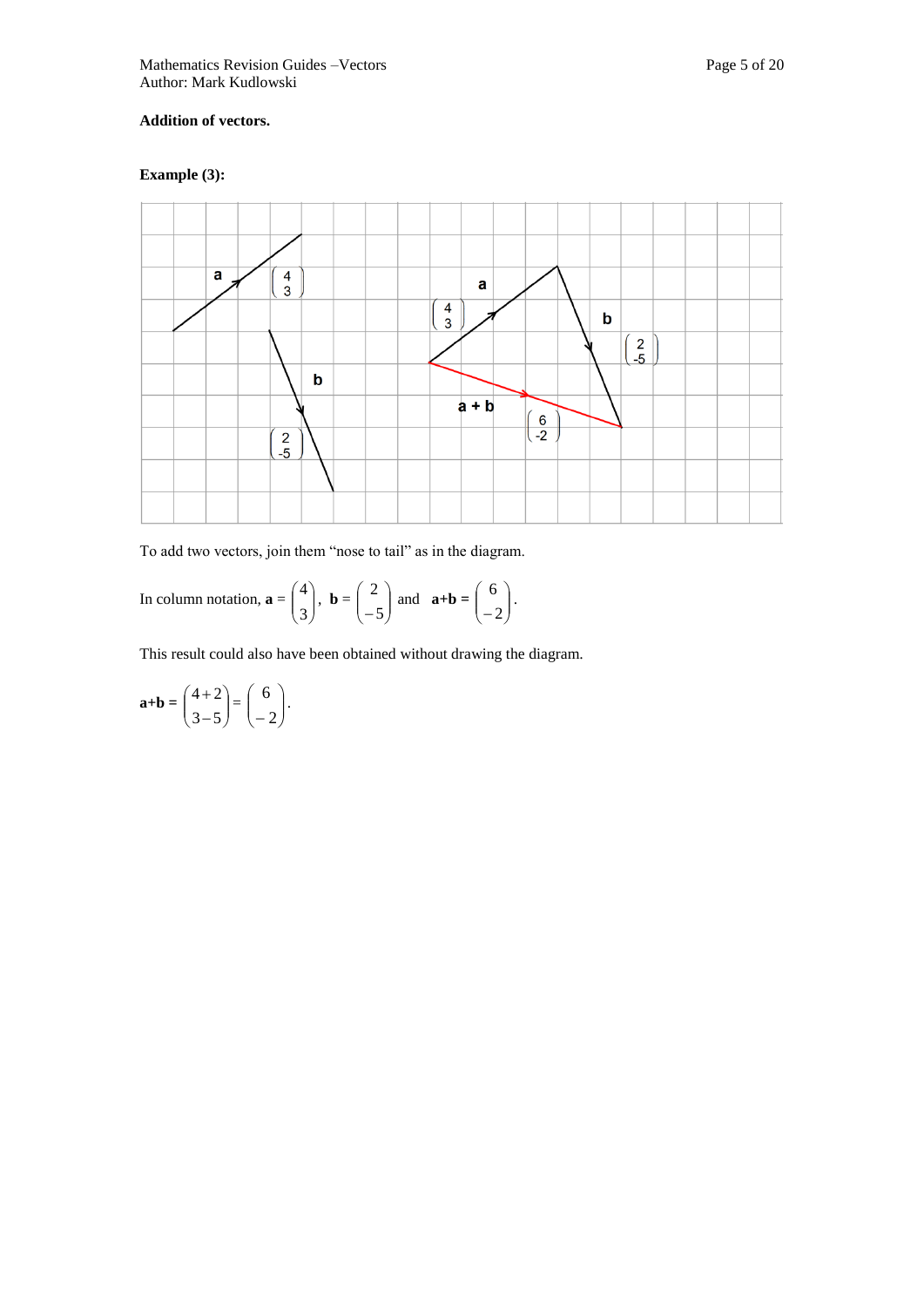#### **Subtraction of vectors.**

#### **Example (4):**



Subtracting vector **b** from **a** is identical to adding the inverse of vector **b** to **a**.

This time, we join **–b** to **a** "nose to tail".

In column notation, 
$$
\mathbf{a} = \begin{pmatrix} 4 \\ 3 \end{pmatrix}
$$
,  $\mathbf{b} = \begin{pmatrix} 2 \\ -5 \end{pmatrix}$ ,  $-\mathbf{b} = \begin{pmatrix} -2 \\ 5 \end{pmatrix}$  and  $\mathbf{a} \cdot \mathbf{b} = \mathbf{a} + (-\mathbf{b}) = \begin{pmatrix} 2 \\ 8 \end{pmatrix}$ .

This result could again have been obtained without drawing the diagram.

$$
\mathbf{a} \cdot \mathbf{b} = \begin{pmatrix} 4-2 \\ 3+5 \end{pmatrix} = \begin{pmatrix} 2 \\ 8 \end{pmatrix}.
$$

Addition or subtraction of vectors in column form is very easy - just add or subtract the components !

Another special case is 
$$
\mathbf{a} \cdot \mathbf{a} = \begin{pmatrix} 4-4 \\ 3-3 \end{pmatrix}
$$
, where for example,  $\mathbf{a} = \begin{pmatrix} 4 \\ 3 \end{pmatrix}$ .

The result here is the **zero vector**, **0**. This is not the same as the number 0, which is a scalar.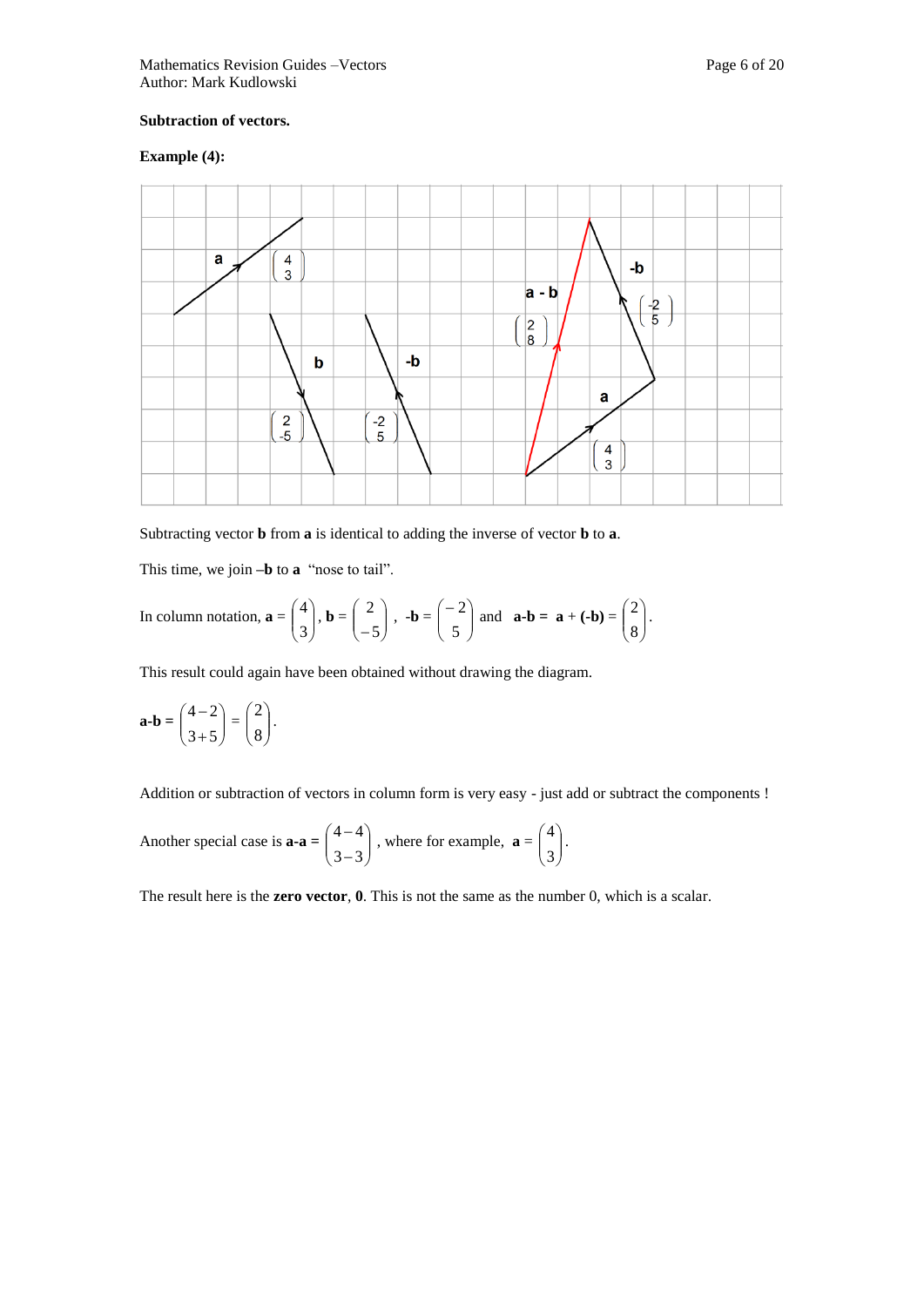#### **Standard Unit Vectors.**

In Example (2), we came across two special vectors in the two-dimensional *x-y* plane :

$$
\mathbf{i} = \begin{pmatrix} 1 \\ 0 \end{pmatrix}
$$
;  $\mathbf{j} = \begin{pmatrix} 0 \\ 1 \end{pmatrix}$ . These are termed the **standard unit vectors.**

Vector **i** is parallel to the *x*-axis and vector **j** is parallel to the *y*-axis.

All two-dimensional vectors can also be expressed as combinations of **i** and **j**. (This is also known as component form.)

Thus the vector 
$$
\mathbf{a} = \begin{pmatrix} 4 \\ 3 \end{pmatrix}
$$
 from Examples (3) and (4) can be expressed as  $4\mathbf{i} + 3\mathbf{j}$ ,  
and vector  $\mathbf{b} = \begin{pmatrix} 2 \\ -5 \end{pmatrix}$  as  $2\mathbf{i} - 5\mathbf{j}$ .

**Example (5):** Let vector  $\mathbf{r} = 3\mathbf{i} \cdot \mathbf{j}$  and  $\mathbf{s} = \mathbf{i} + 4\mathbf{j}$ .

Express the following in column form:

i) 
$$
\mathbf{r} + 3\mathbf{s}
$$
; ii)  $2\mathbf{s} - \mathbf{r}$ ; iii)  $\mathbf{r} + \mathbf{i} - \mathbf{j}$ .

i) 
$$
\mathbf{r} + 3\mathbf{s} = \begin{pmatrix} 3 \\ -1 \end{pmatrix} + 3\begin{pmatrix} 1 \\ 4 \end{pmatrix} = \begin{pmatrix} 3+3 \\ -1+12 \end{pmatrix} = \begin{pmatrix} 6 \\ 11 \end{pmatrix}
$$
  
\nii)  $2\mathbf{s} - \mathbf{r} = 2\begin{pmatrix} 1 \\ 4 \end{pmatrix} - \begin{pmatrix} 3 \\ -1 \end{pmatrix} = \begin{pmatrix} 2-3 \\ 8+1 \end{pmatrix} = \begin{pmatrix} -1 \\ 9 \end{pmatrix}$   
\niii)  $\mathbf{r} + \mathbf{i} - \mathbf{j} = \begin{pmatrix} 3 \\ -1 \end{pmatrix} + \begin{pmatrix} 1 \\ 0 \end{pmatrix} - \begin{pmatrix} 0 \\ 1 \end{pmatrix} = \begin{pmatrix} 4 \\ -2 \end{pmatrix}$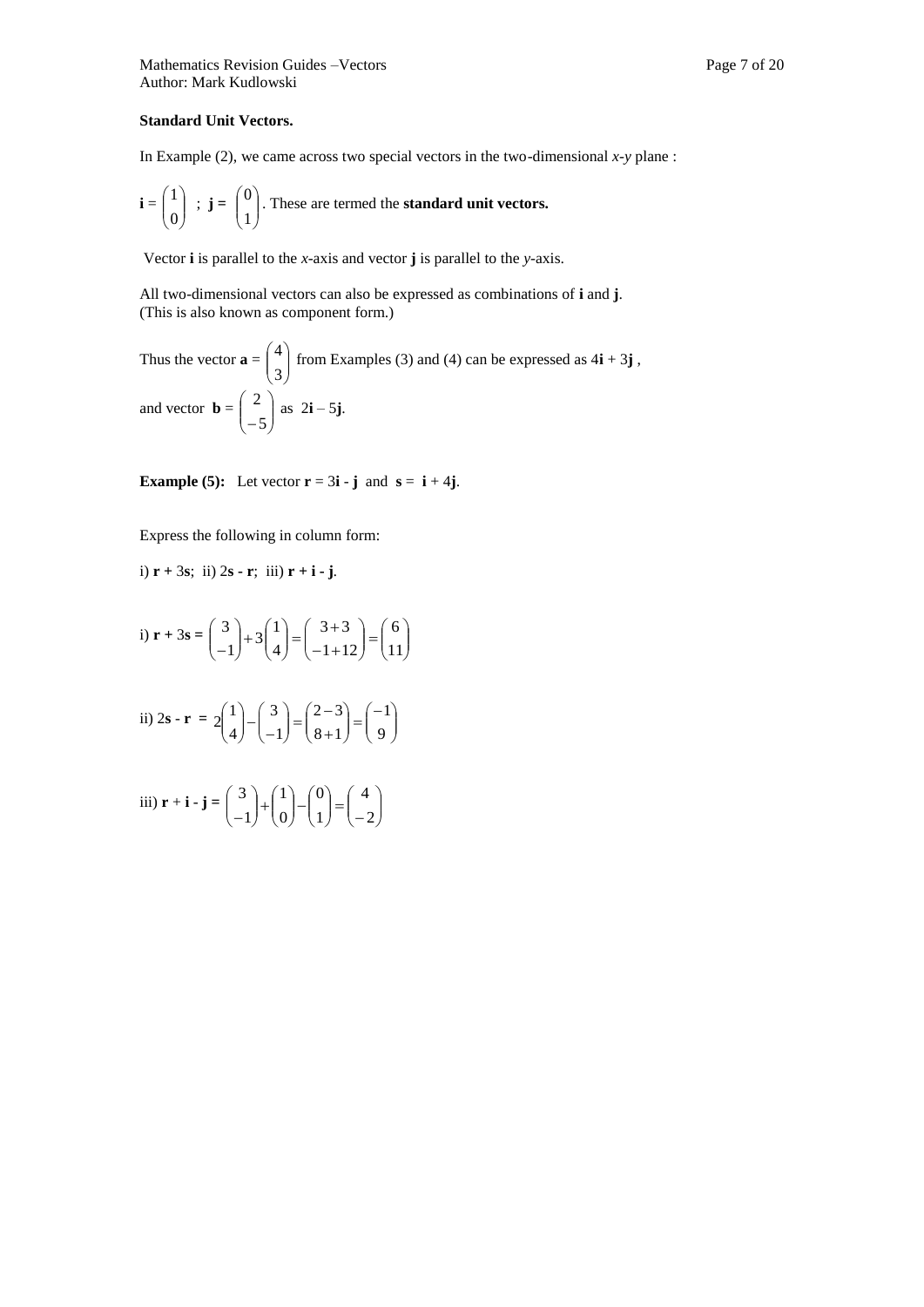#### **Alternative Notation ("Two-letter")**

Another way of denoting vectors is by stating their end points and writing an arrow above them.

In the right-hand diagram, vector **a** joins points *O* and *A* and vector **b** joins point *O* and *B*.

Therefore  $OA = \mathbf{a}$  and  $OB = \mathbf{b}$ .

The direction of the arrow is important here; the vector *AO* goes in the opposite direction to *OA* although it has the same magnitude.

Hence 
$$
\overrightarrow{AO} = -\overrightarrow{OA} = -a
$$
.

#### **The Triangle Law.**

(Recall) To add two vectors, apply the first, and then the second.

Thus 
$$
\overrightarrow{AB} = \overrightarrow{AX} + \overrightarrow{XB}
$$
.  
Here  $\overrightarrow{AX} = \mathbf{p}$  and  $\overrightarrow{XB} = \mathbf{q}$ .



a

b

 $\circ$ 

(Recall) Subtracting a vector is the same as adding its inverse, i.e. the parallel vector of the same magnitude but in the opposite direction.

Here, 
$$
\overrightarrow{XB'} = -q
$$
.

Thus  $AB' = AX + XB' = p - q$ .



B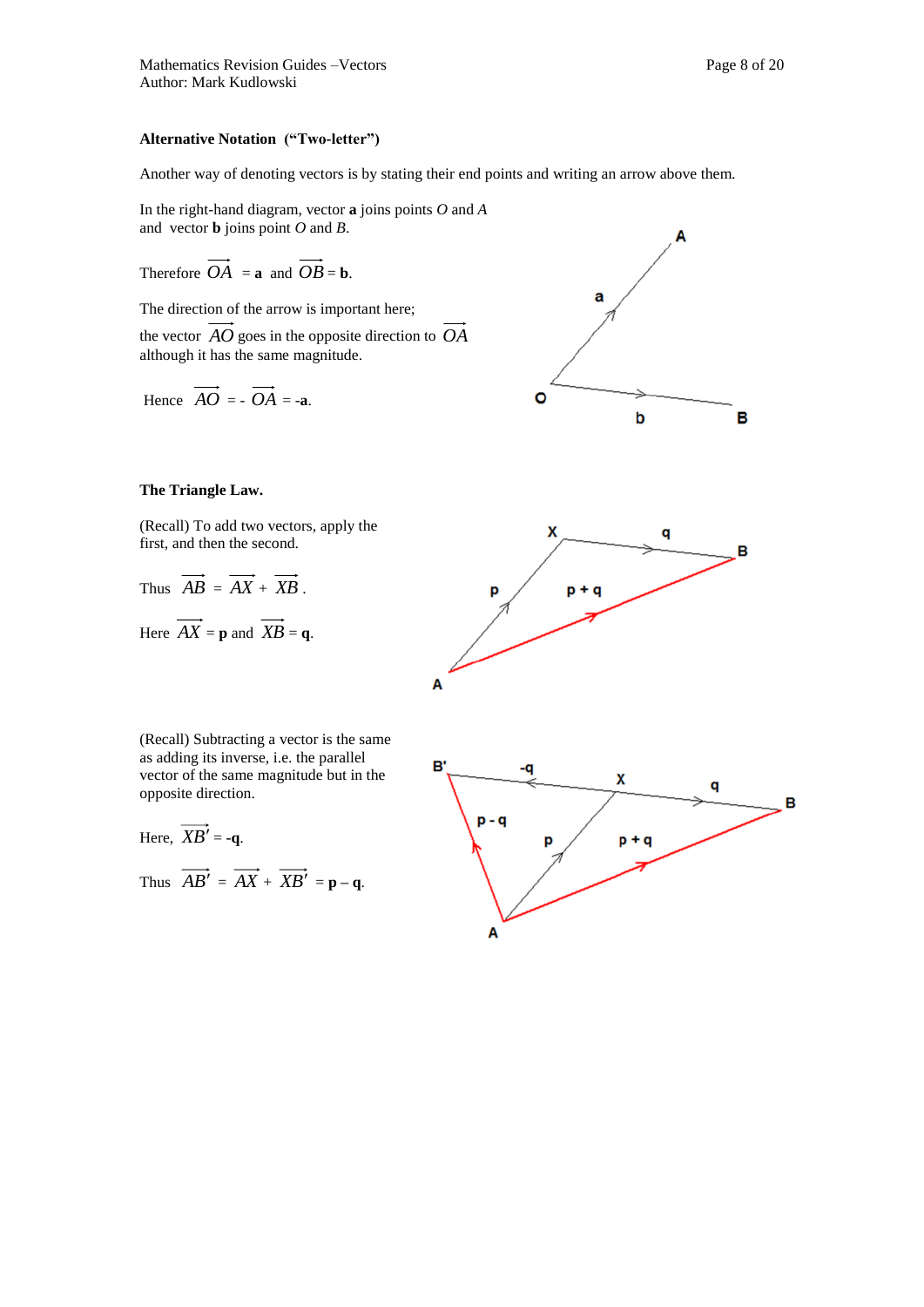Mathematics Revision Guides –Vectors **Page 9** of 20 Author: Mark Kudlowski

#### **The Parallelogram Law.**

Going from *A* to *B* via *Y* gives the same result as going from *A* to *B* via *X*.

Therefore 
$$
\overrightarrow{AX} + \overrightarrow{XB} = \overrightarrow{AY} + \overrightarrow{YB}
$$
.

In other words,  $\mathbf{p} + \mathbf{q} = \mathbf{q} + \mathbf{p}$ .



Notice as well that  $AX = YB = p$  and  $AY =$  $\overrightarrow{XB} = q$ .

Since the opposite pairs of sides of any parallelogram are equal and parallel, they can always be represented by the same vector provided their directions are equal, thus  $BY = -p$  here.

#### **Geometrical Applications.**

Many problems and theorems in geometry can be analysed using vectors.

When asked to find an unknown vector between two points, just work it out as an alternative route made up of known segments, as per the parallelogram law.

**Example (6):** Express the vector  $\overrightarrow{AB}$  in terms of **a** and **b**.

We want to go from *A* to *B* directly, but we do not have the vector for it.

We therefore go via *O*, as in  $AB = AO + OB$ .

Now *AO* is the same as **a** but in the reverse direction, whilst  $\overrightarrow{OB}$  = **b**.

Hence  $AB = -a + b$  or  $b - a$ .



**Example (6a):** The coordinates of points *A* and *B* are (2, 4) and (6, 1) respectively. Find *AB* in column notation given that *O* is the origin.

Since *O* is the origin, vector 
$$
\mathbf{a} = \begin{pmatrix} 2 \\ 4 \end{pmatrix}
$$
 and  $\mathbf{b} = \begin{pmatrix} 6 \\ 1 \end{pmatrix}$ .  
\nHence  $\overrightarrow{AB} = \mathbf{b} - \mathbf{a} = \begin{pmatrix} 6 \\ 1 \end{pmatrix} - \begin{pmatrix} 2 \\ 4 \end{pmatrix} = \begin{pmatrix} 4 \\ -3 \end{pmatrix}$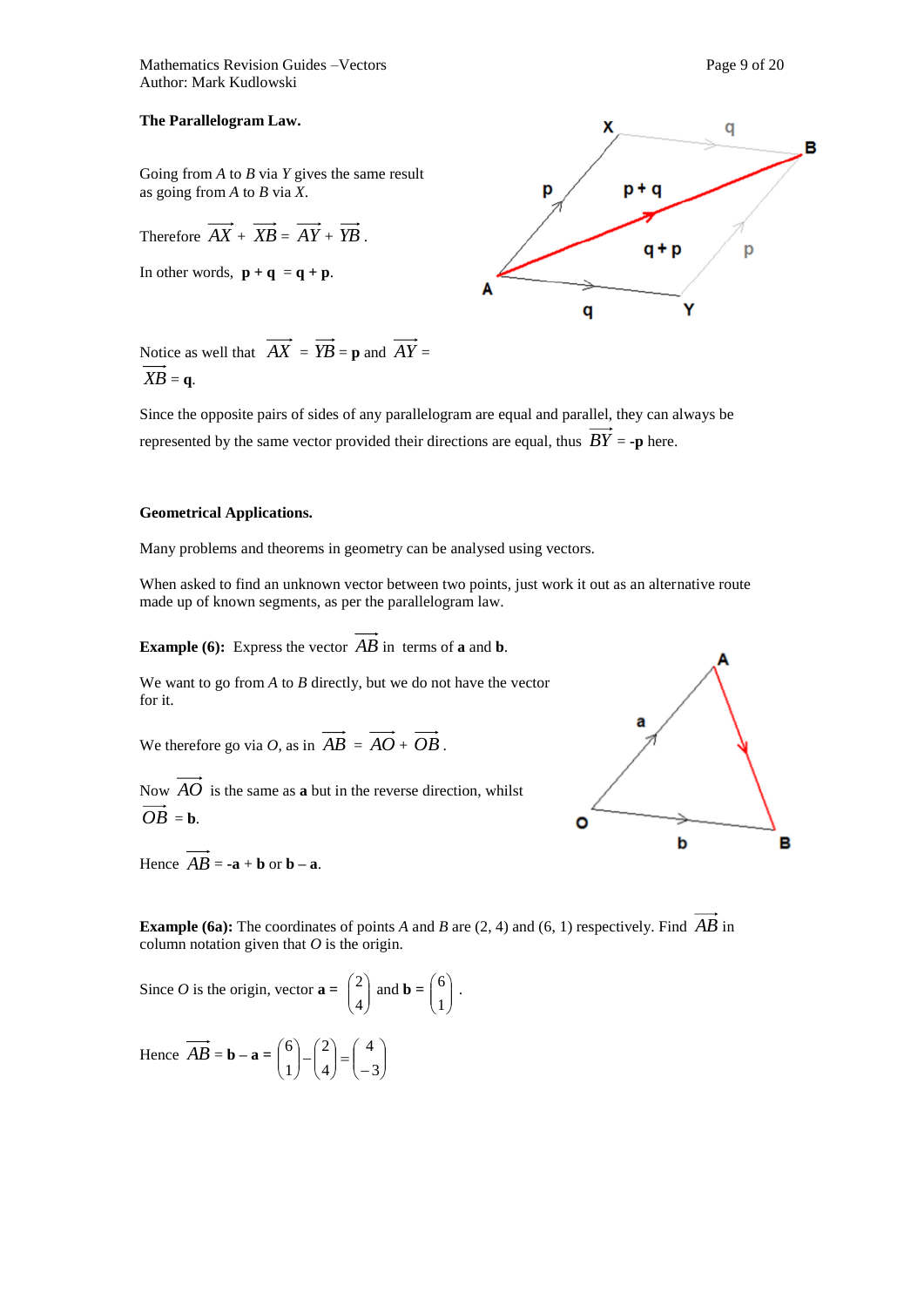**Example (7):** In the triangle *OAB*, point *P* is the midpoint of *OA* and point *Q* is the midpoint of *OB*.

Show that *PQ* is parallel to *AB*, and also half its length.



*PQ* is parallel to *AB*, and half its length.

(Two vectors are parallel if either can be expressed as a scalar multiple of the other).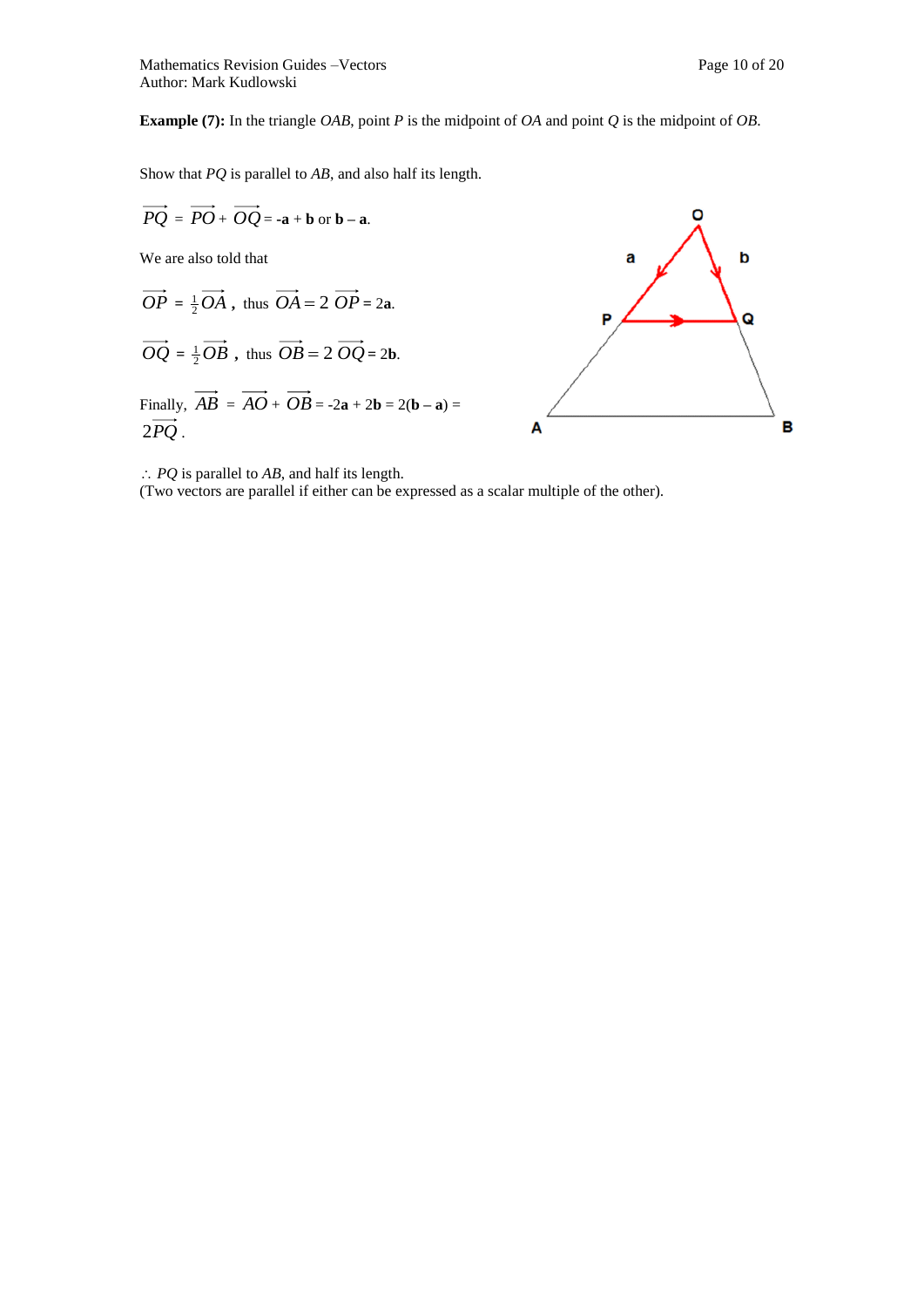**Example (8):** *OABC* is a quadrilateral.  $OA = a$ ,  $OB = b$  and  $OC = c$ .

Points *P*, *Q*, *R* and *S* are the midpoints of *OA*, *AB*, *BC* and *OC* respectively.

i) Find the following vectors in terms of **a**, **b** and **c**: *OP* **,** *AB* , *AQ* **,** *PQ* **and**  *SR* **.** ii) Prove that *PQ* is parallel to *SR*. iii) What type of quadrilateral is *PQRS* ?



i) *P* is the midpoint of *OA*, so  $OP = \frac{1}{2}$  **a.** ( $PA$  is also  $\frac{1}{2}$  a). By going via  $O$ ,  $AB = AO + OB = b - a$ .

> Since *Q* is the midpoint of *AB*,  $AQ = \frac{1}{2}$  (**b** – **a**). By going via *A*,  $PQ = PA + AQ = \frac{1}{2}a + \frac{1}{2}(b-a) = \frac{1}{2}b$ .

To find  $SR$ , we must find  $CB$  first; it is (via O) **b** – **c**. Now  $CR = \frac{1}{2}$  (**b** – **c**). Hence  $SR = SC + CR = \frac{1}{2}c + \frac{1}{2}(b - c) = \frac{1}{2}b$ .

ii) The vectors *PQ* and *SR* are equal, so *PQ* is parallel to *SR* and also equal in length.

iii) Because *PQ* is parallel to *SR*, the quadrilateral *PQRS* must be at least a trapezium. However , *PQ* and *SR* are also equal, so *PQRS* is a parallelogram (sides equal and parallel).

Note : We can prove that  $PS = QR$ , and that  $PORS$  is a parallelogram, as follows :

By going via *O*,  $PS = PO + OS = c - a$ . We can find  $QR$  by going via P and S;

 $QR = QP + PS + SR = -\frac{1}{2}b + c - a + \frac{1}{2}b = c - a$ .

The vectors  $PS$  and  $QR$  are equal, so  $PQ$  is equal and parallel to *SR*.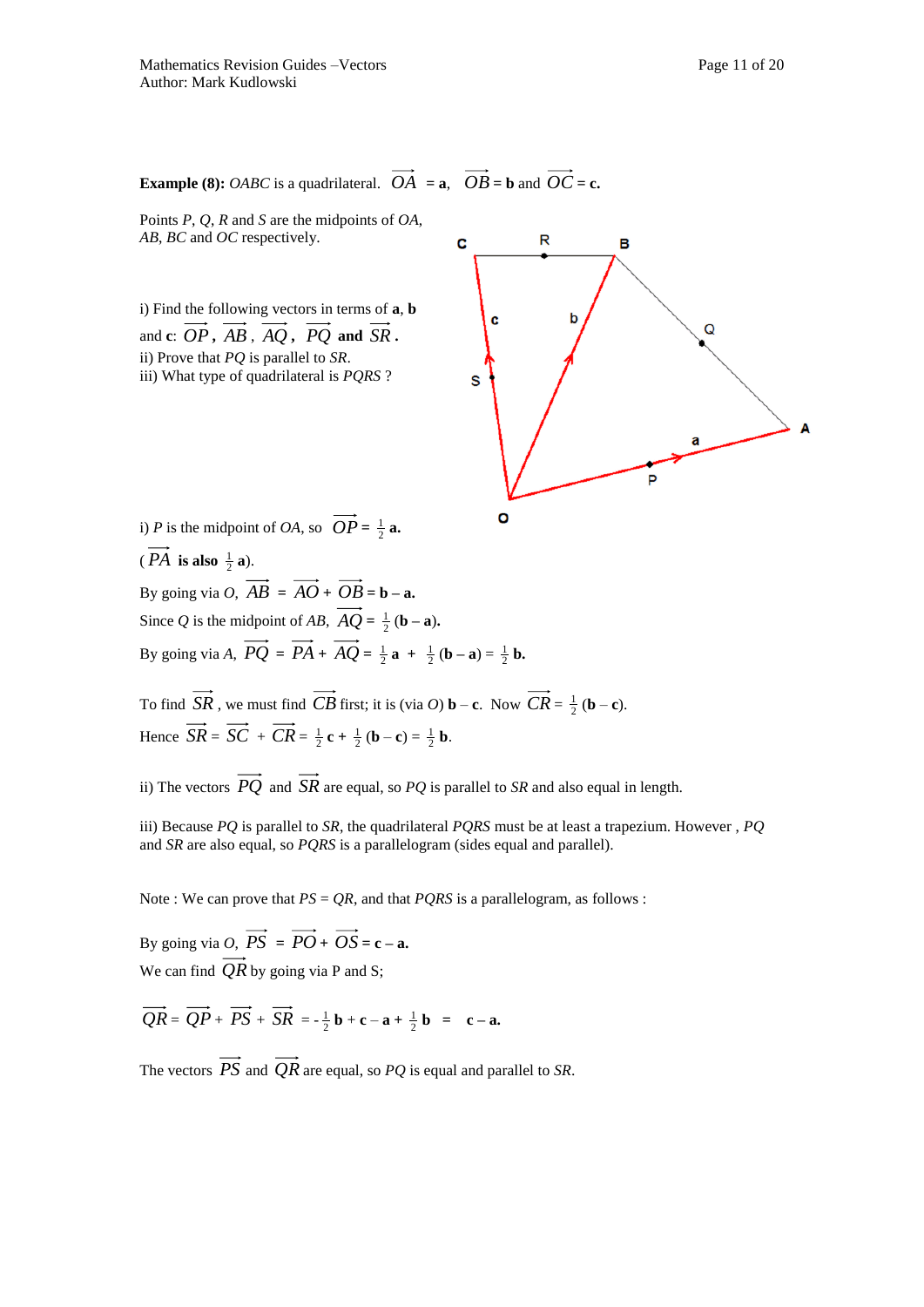Mathematics Revision Guides –Vectors **Page 12 of 20** Page 12 of 20 Author: Mark Kudlowski

#### **Example (9):**

In the diagram,  $OA = a$ ,  $OB = b$ .

Point *C* is on the line *AB* so that

 $AC = kAB$ . where  $0 < k < 1$ ,

and  $OC = sa + tb$  where *s* and *t* are

scalar multipliers.



i) Find *s* and *t* in terms of *k.* 

ii) We are then told that point *C* is three-fifths along *AB*. Using the result from i), find *OC* .

i) Firstly,  $AB = AO + OB = b - a$ . Hence  $AC = kAB = k(b - a)$ . Thus  $OC = OA + AC$ , or  $a + k(b - a) = a + kb - ka$  $= (1 - k)\mathbf{a} + k\mathbf{b}$ . Hence  $s = 1-k$  and  $t = k$ .

ii) Given that *C* is three-fifths of the distance along  $AB$ ,  $k = \frac{3}{5}$ . Hence in this case  $OC = \frac{2}{5} \mathbf{a} + \frac{3}{5} \mathbf{b}$ .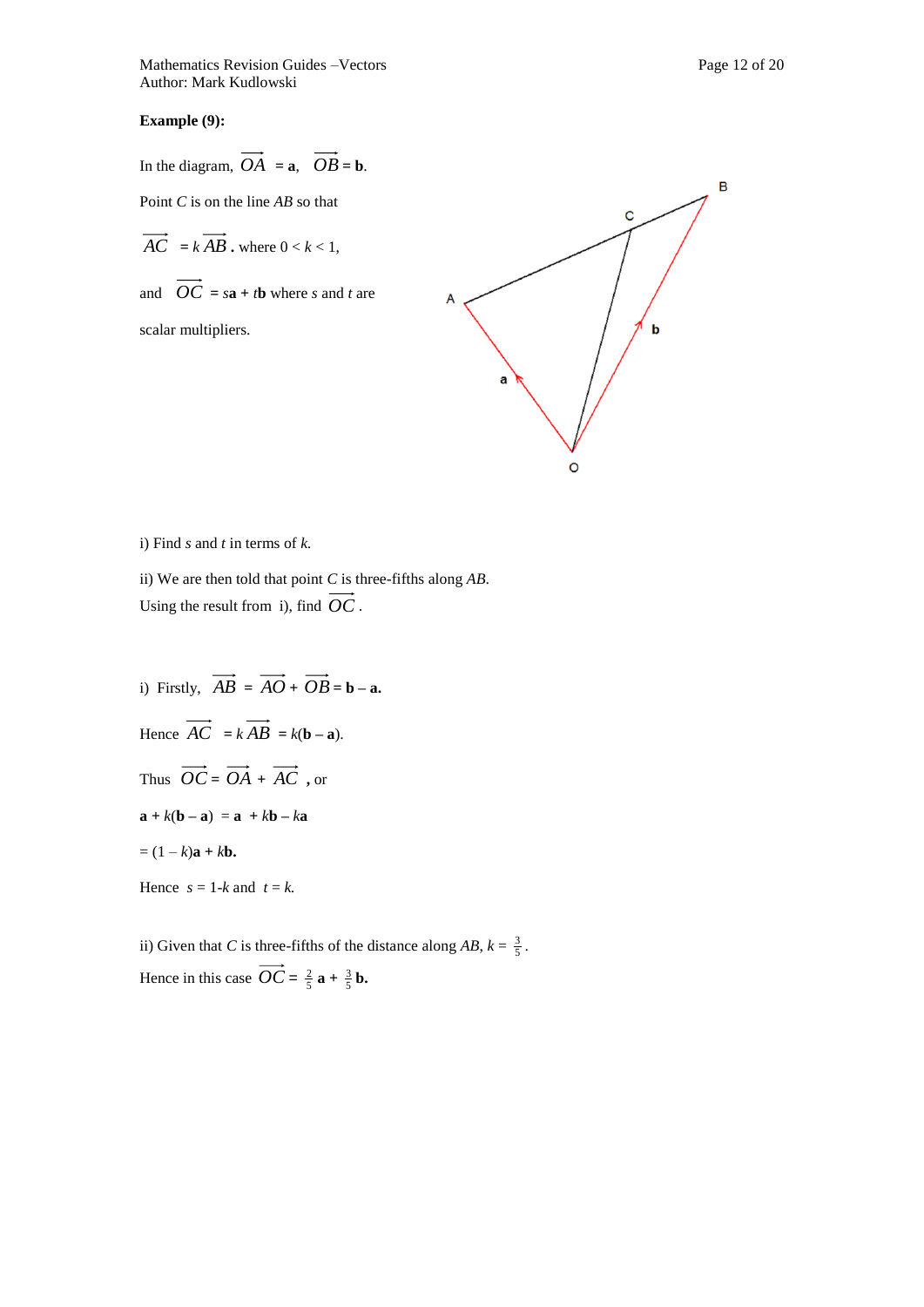**Example (10):** In the diagram,  $OP = 4a$ ,  $PA = a$ ,  $OB = 5b$ ,  $BR = 3b$  and  $AQ = \frac{2}{5}AB$ .



i) Find  $\overline{AB}$  and  $\overline{PQ}$  in terms of **a** and **b**.

ii) Show clearly that points *P*, *Q*, and *R* lie on a straight line.

i) 
$$
\overrightarrow{AB} = \overrightarrow{AO} + \overrightarrow{OB} = (-a) - 4a + 5b
$$

 $= 5(b - a).$ 

$$
\overrightarrow{PQ} = \overrightarrow{PA} + \overrightarrow{AQ} = \mathbf{a} + \frac{2}{5}\overrightarrow{AB}
$$

$$
= \mathbf{a} + 2(\mathbf{b} - \mathbf{a}) = 2\mathbf{b} - \mathbf{a}.
$$

ii) We want to show that  $PQ$  and  $PR$  are scalar multiples of each other.

Now  $PR = PO + OR = -4a + 8b = 8b - 4a = 4(2b - a) = 4 PQ$ .

Because *PQ* and *PR* are scalar multiples of each other and contain the point P in common, the points *P*, *Q*, and *R* lie on a straight line.

Point *Q* is one quarter of the way between *P* and *R*.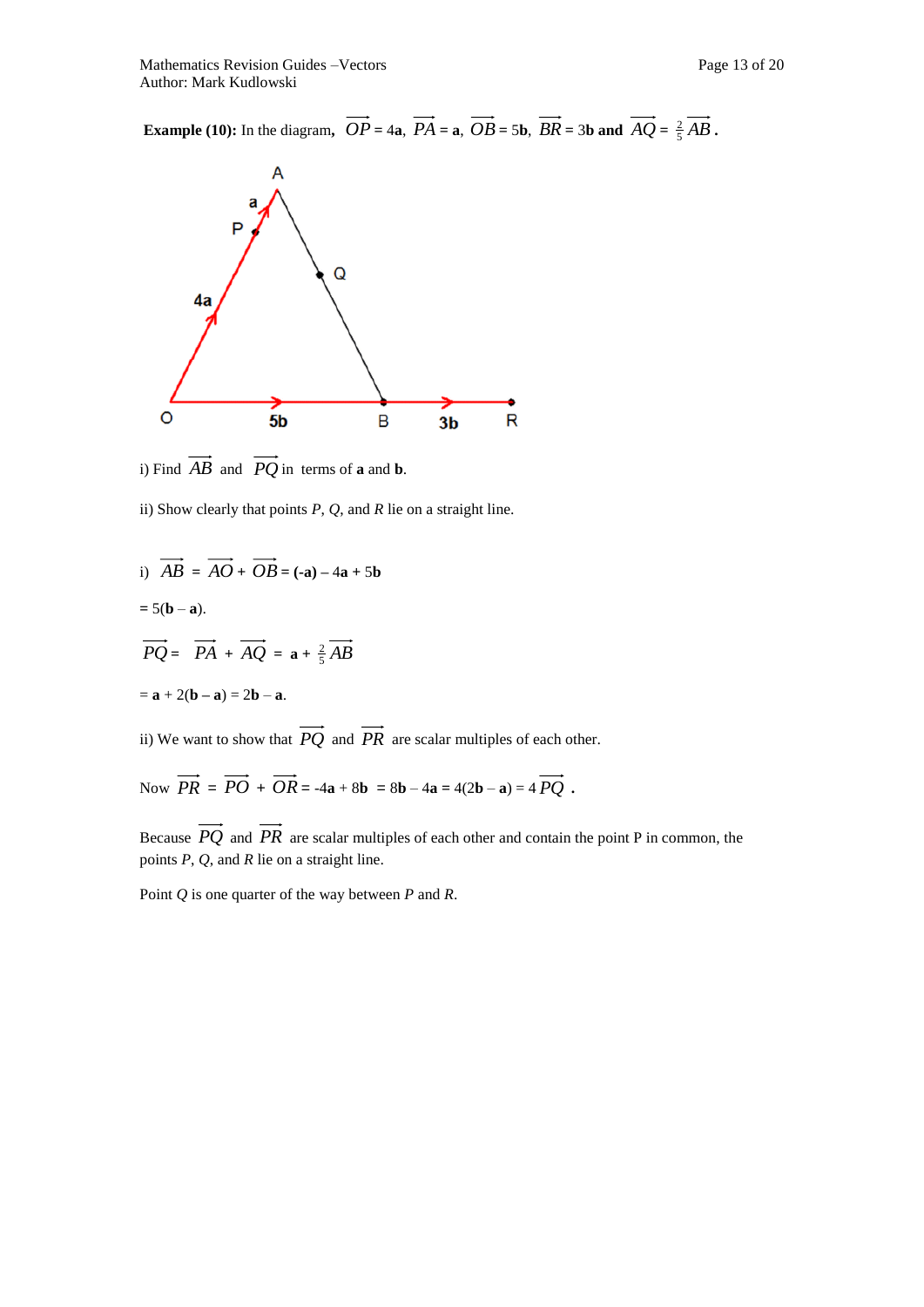Mathematics Revision Guides –Vectors **Page 14 of 20** Page 14 of 20 Author: Mark Kudlowski

**Example (11):** The diagram shows a square *OAPB*. *M* and *N* are the midpoints of *AP* and *BM* respectively. The side *AP* is extended to point *Q* where  $AQ = 1\frac{1}{2}AP$ .



Write the following vectors in terms of **a** and **b** , giving your answers in the simplest form.

i) *OQ* ii) *BM* iii) *BN* iv) *ON*

v) What can be deduced about points *O*, *N* and *Q* ? Justify your answer.

Start with the obvious:  $AP = OB = b$  and  $BP = OA = a$ since the opposite sides of a square are equal in length and parallel.

- i)  $OQ = OA + AQ = \mathbf{a} + \frac{3}{2}\mathbf{b}$ . ii)  $BM = BP + PM = a - \frac{1}{2}b$ . iii)  $BN = \frac{1}{2} BM = \frac{1}{2} \mathbf{a} - \frac{1}{4} \mathbf{b}$ . iv)  $ON = OB + BN = b + \frac{1}{2}a - \frac{1}{4}b = \frac{1}{2}a + \frac{3}{4}b$ .
- v) The results from i) and iv) show that  $ON = \frac{1}{2} OQ$ .

Because *ON* and *OQ* are scalar multiples of each other and contain the point O in common, the points *O*, *N* and *Q* are therefore collinear.

In addition, *N* is the midpoint of *OQ*.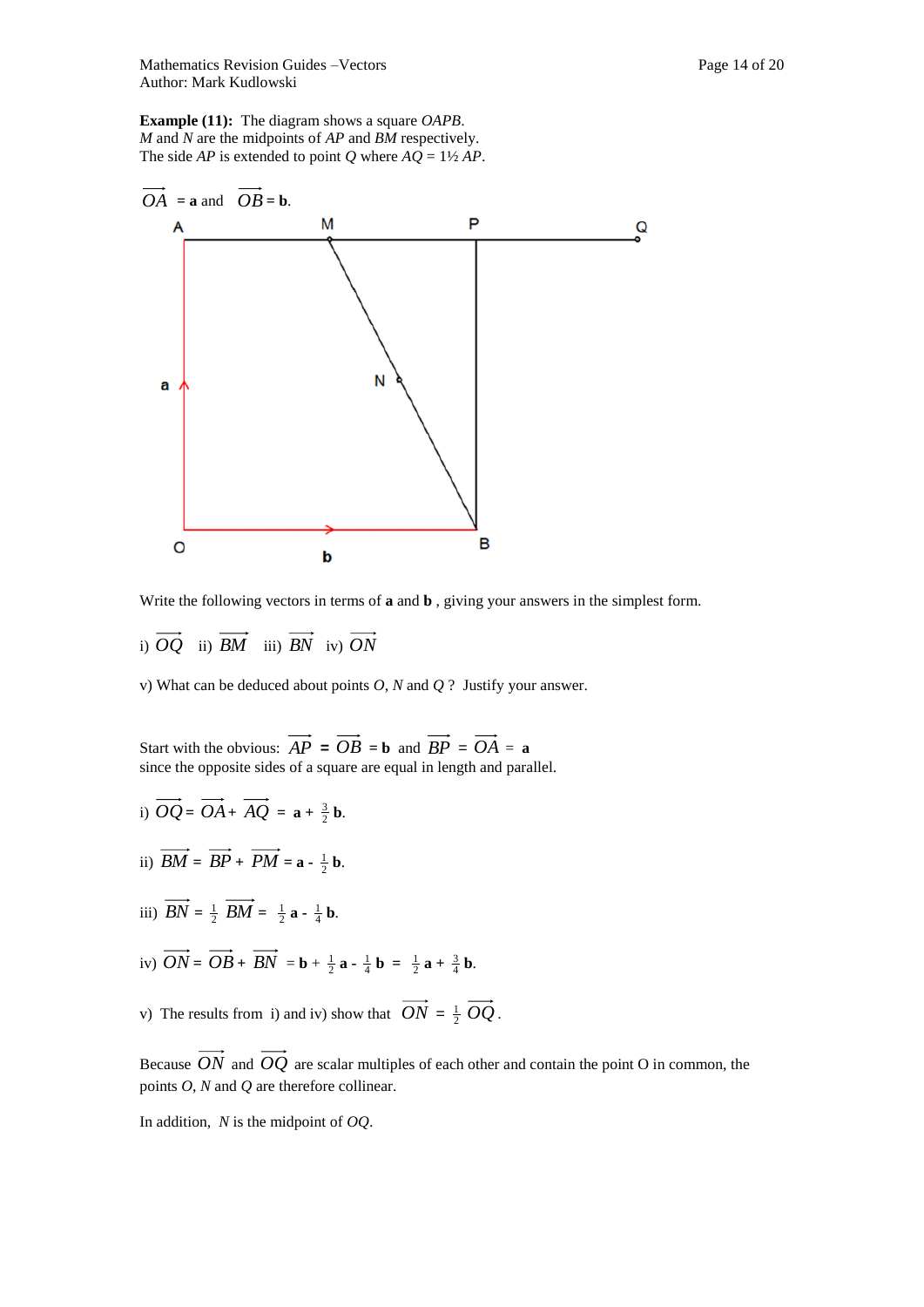### **Example (12):**



*OAB* is a triangle where *M* is the midpoint of *OB*. *P* and *Q* are points on *AB* such that  $AP = PQ = QB$ .

$$
\overrightarrow{OA} = \mathbf{a}, \quad \overrightarrow{OB} = 2\mathbf{b}.
$$

Find expressions for the following in terms of **a** and **b**:

i) 
$$
BA
$$
; ii)  $MQ$ ; iii)  $OP$ 

iv) What can you deduce about the quadrilateral *OMQP* ? Justify your answer.

i) 
$$
\overrightarrow{BA} = \overrightarrow{BO} + \overrightarrow{OA} = -2\mathbf{b} + \mathbf{a}
$$
  
\n=  $\mathbf{a} - 2\mathbf{b}$ .  
\nii)  $\overrightarrow{MQ} = \overrightarrow{MB} + \overrightarrow{BQ} = \mathbf{b} + \frac{1}{3}\overrightarrow{BA} = \mathbf{b} + \frac{1}{3}(\mathbf{a} - 2\mathbf{b}) = \mathbf{b} + \frac{1}{3}\mathbf{a} - \frac{2}{3}\mathbf{b}$   
\n=  $\frac{1}{3}\mathbf{a} + \frac{1}{3}\mathbf{b}$ .  
\niii)  $\overrightarrow{OP} = \overrightarrow{OB} + \overrightarrow{BP} = 2\mathbf{b} + \frac{2}{3}\overrightarrow{BA} = 2\mathbf{b} + \frac{2}{3}\mathbf{a} - \frac{4}{3}\mathbf{b}$   
\n=  $\frac{2}{3}\mathbf{a} + \frac{2}{3}\mathbf{b}$ .

iv) The quadrilateral  $OMQP$  is a trapezium because  $OP = 2 MQ$ .

If one vector is a scalar multiple of another, then the two vectors are parallel.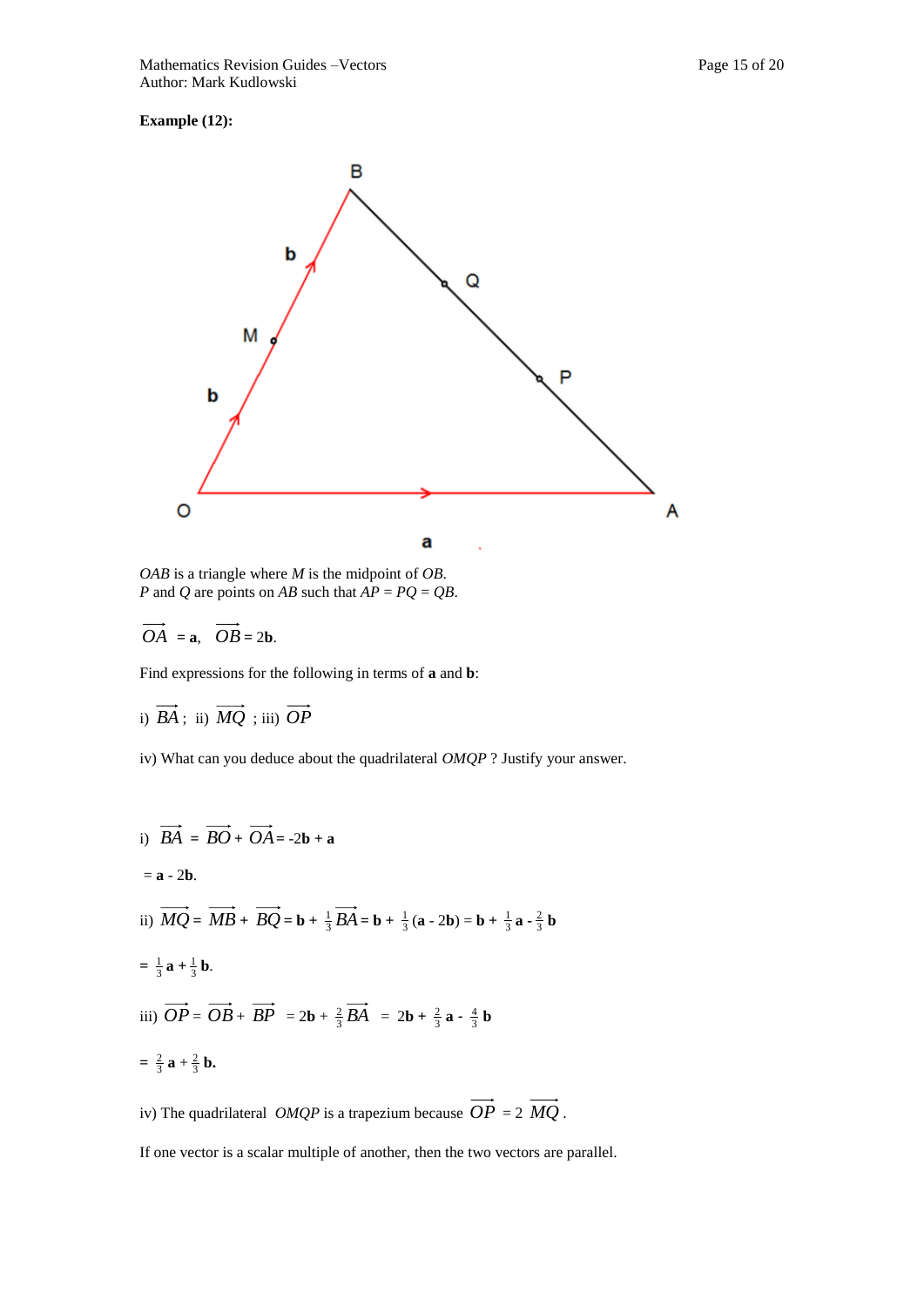#### **Example (13):**

*ACBY* is a quadrilateral, with the diagonals *AB* and *CY*  intersecting at point *X.*  The point *X* divides the line *AB* in the ratio 1 : 2.

$$
\overrightarrow{CA} = 3a, \ \overrightarrow{CB} = 6b \ \text{and} \ \overrightarrow{BY} = 5a - b.
$$

Prove that *X* divides the line *CY* in the ratio 2 : 3 .

$$
\overrightarrow{AB} = \overrightarrow{AC} + \overrightarrow{CB} = -3a + 6b, \text{ or } 6b - 3a.
$$

Point *X* divides *AB* in the ratio 1 : 2, so it lies one-third of the way along *AB.* 

Hence 
$$
\overrightarrow{AX} = \frac{1}{3}\overrightarrow{AB} = 2\mathbf{b} - \mathbf{a}
$$
.

We then find vectors *CX* and *CY* :

 $CX = CA + AX = 3a + 2b - a = 2a + 2b$ .  $CY = CB + BY = 6b + 5a - b = 5a + 5b$ .

The length of *CX* is evidently two-fifths that of *CY*, so point *X* does indeed divide the diagonal *CY* in the ratio 2 : 3.

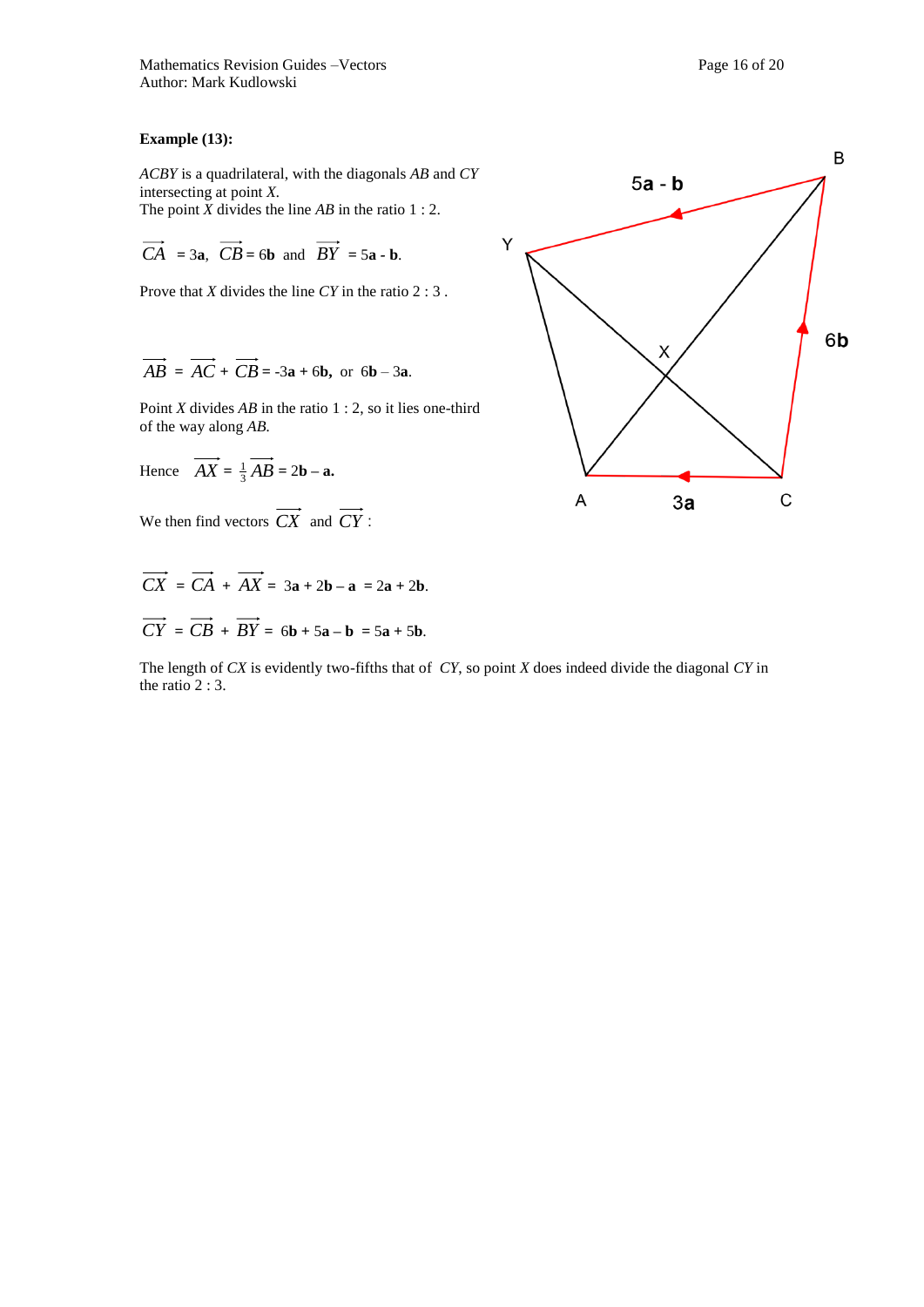**Example (13a):**

*OAB* is a triangle where *M* is the midpoint of *AB*.  $OA = \mathbf{a}, \quad OB = \mathbf{b}.$ 

The point *P* divides the line *OM* in the ratio 3 : 2. The line *AN* also passes through point *P.*  Find the ratio *ON* : *NB* in its simplest form.

The point *N* lies on *OB,* so we can say that  $ON = sb$  where *s* is a constant and  $0 < s < 1$ .

We can also say that  $ON = OA + AN$ .



The trickiest part is to find a vector equation for *AN* , but we can begin with  $AB = AO + OB = -a + b = b - a$ .

Since *M* is the midpoint of *AB*, we have  $AM = \frac{1}{2} \mathbf{b} - \frac{1}{2} \mathbf{a}$  and  $OM = OA + AM = \mathbf{a} + \frac{1}{2}\mathbf{b} - \frac{1}{2}\mathbf{a} = \frac{1}{2}\mathbf{a} + \frac{1}{2}\mathbf{b}.$ 

Next, we find *OP* and *AP* .

Since *P* divides *OM* in the ratio 3 : 2,  $OP = \frac{3}{5} OM = \frac{3}{10} a + \frac{3}{10} b$ . Next,  $AP = AO + OP = -a + \frac{3}{10}a + \frac{3}{10}b = \frac{3}{10}b - \frac{7}{10}a$ .

Since  $A$ ,  $P$  and  $N$  lie on a straight line, we can also say that  $AN$  is a scalar multiple of  $AP$ , or  $AN = k \left( \frac{3}{10} \mathbf{b} - \frac{7}{10} \mathbf{a} \right)$  where *k* is another constant.

We can get rid of the fractions by bringing out a factor of  $\frac{1}{10}$  outside the brackets to obtain  $AN = \frac{1}{10}k(3\mathbf{b} - 7\mathbf{a})$ , and use a new constant *t* to replace  $\frac{1}{10}k$ . Hence  $AN = t(3\mathbf{b} - 7\mathbf{a})$ ,

Also, since  $ON = OA + AN$ , we now have  $ON = \mathbf{a} + t(3\mathbf{b} - 7\mathbf{a}) = (1-7t)\mathbf{a} + (3t)\mathbf{b}$ .

We now have two vector equations for *ON* :  $ON = sb$  and  $ON = (1-7t) a + (3t) b$ .

The final stage is to equate the **a-** and **b-** components - in other words, to compare them.

As *ON* has an **a**-component of zero,  $1-7t = 0$ , and so  $t = \frac{1}{7}$ . Equating the **b**-components, we have  $s = 3t$ , hence  $s = \frac{3}{7}$ .

Hence  $ON = \frac{3}{7}$   $OB$  and  $NB = \frac{4}{7}$   $OB$ , with *N* dividing  $OB$  in the ratio **3 : 4.**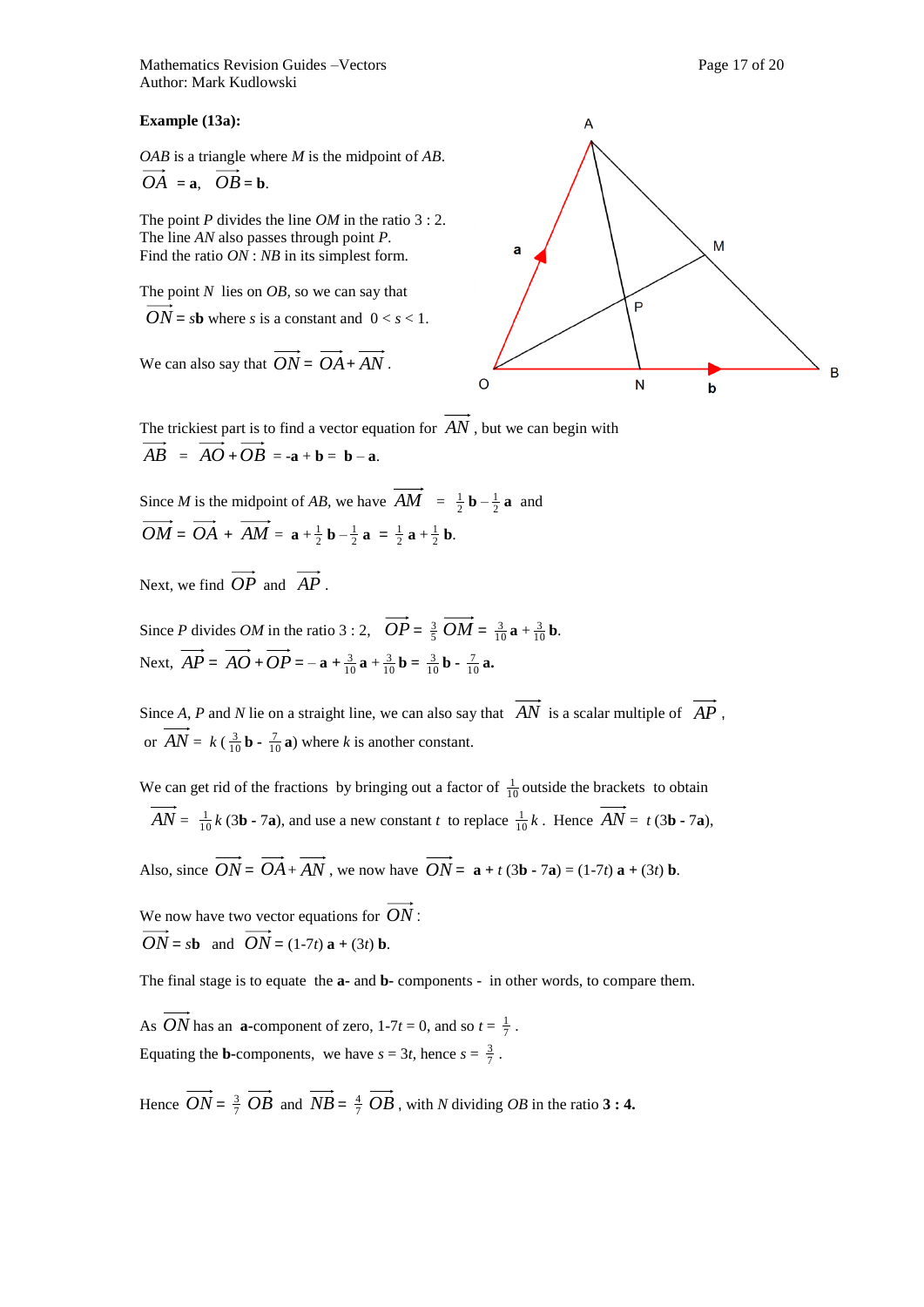Mathematics Revision Guides –Vectors **Page 18 of 20** Page 18 of 20 Author: Mark Kudlowski

**Example (14):** *OAB* is a triangle where *P*, *Q* and *R* are the midpoints of *OA*, *OB* and *AB* respectively, and *X* is the point at which all three intersect.

$$
\overrightarrow{OA} = 2a, \overrightarrow{OB} = 2b.
$$

As a matter of interest, the lines *AQ*, *BP* and *OR* are known as the **medians** of the triangle, and point *X* is the **centroid** and also the triangle's centre of gravity..

Find expressions for the following in terms of **a** and **b**:

i)  $AB$ ; ii)  $OR$ ; iii)  $AQ$ ; iv)  $BP$ 



The ratios  $OX: OR$ ,  $AX: AQ$  and  $BX: BP$  are all equal to  $k: 1$  where  $k$  is a fractional constant.

v) Express 
$$
\overrightarrow{OX}
$$
 in terms of a)  $\overrightarrow{OR}$ ; b) **a** and  $\overrightarrow{AQ}$ ; b) **b** and  $\overrightarrow{BP}$ .

vi) Hence solve the vector equations in v) and thus find the value of *k.* 

i)  $AB = AO + OB = -2a + 2b = 2b - 2a$ . ii)  $OR = OA + AR = 2a + \frac{1}{2}AB = 2a + b - a = a + b.$ iii)  $AQ = AO + OQ = -2a + b = b - 2a$ . iv)  $BP = BO + OP = -2b + a = a - 2b$ . v) a)  $OX = kOR = ka + kb$ . *v*) b)  $OX = 2a + kAQ = 2a + k(b - 2a) = 2a + kb - 2ka = (2-2k)a + kb$ . v) c)  $OX = 2\mathbf{b} + kBP = 2\mathbf{b} + k(\mathbf{a} - 2\mathbf{b}) = 2\mathbf{b} + k\mathbf{a} - 2k\mathbf{b} = (2-2k)\mathbf{b} + k\mathbf{a}$ . vi) Equating the results in v), we have  $k = 2 - 2k \rightarrow 3k = 2$ and thus  $k = \frac{2}{3}$ .

Hence the centroid *X* is two-thirds of the way along all three medians *AQ*, *OR* and *BP*.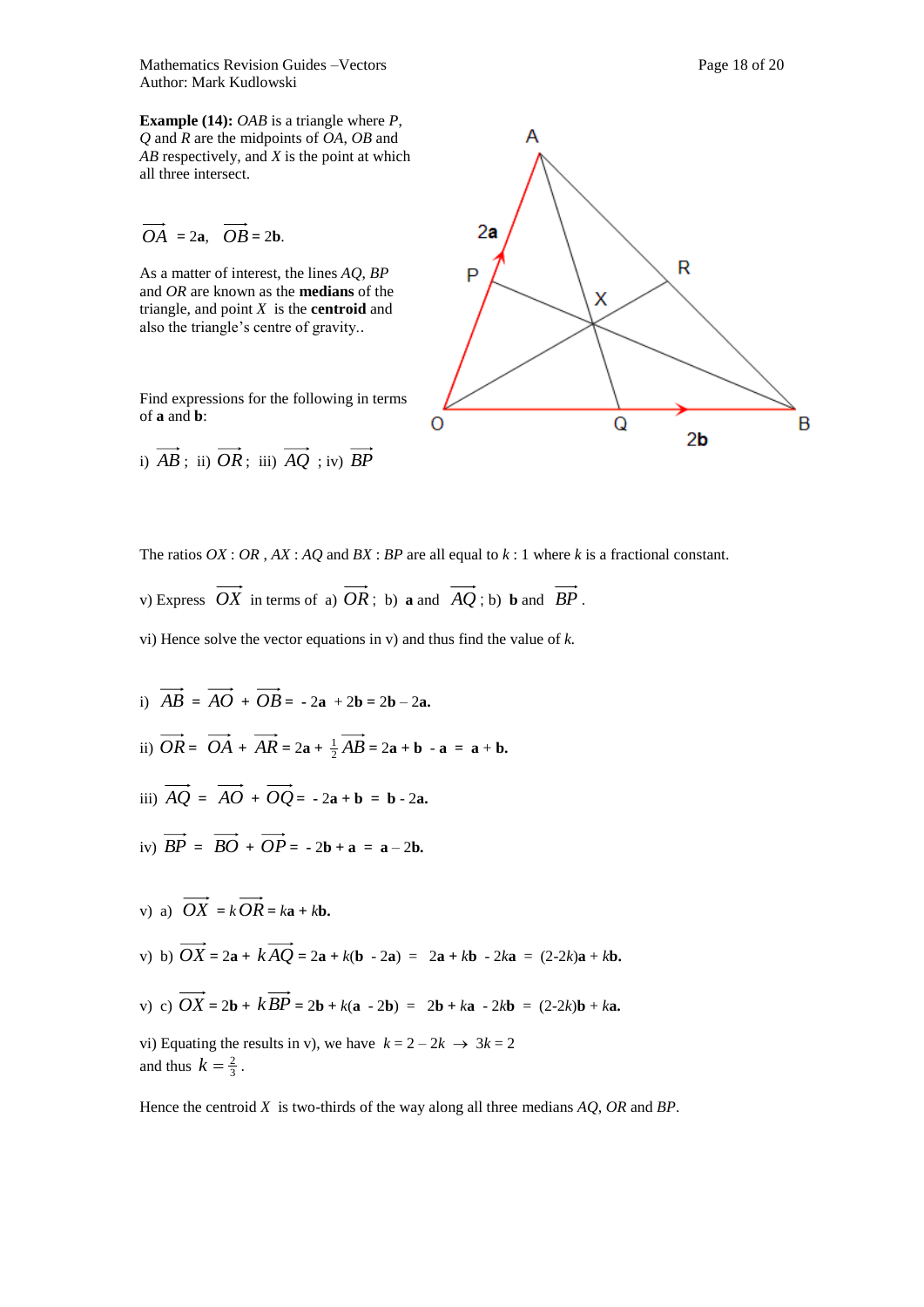#### **A few extras . (Seen on some exam papers)**

#### **The Magnitude of a Vector.**

An important property of a vector is its **magnitude**, and it can be determined very easily by Pythagoras.

Since the vector **a** from Example (1) can be visualised as the hypotenuse of a right-angled triangle with a base of 5 units and a height of 4 units, its magnitude is simply

$$
\sqrt{5^2 + 4^2} = \sqrt{41}
$$
 units.

In general, the magnitude of any vector  $\begin{bmatrix} a \\ b \end{bmatrix}$ 

(Recall the method used to find the distance between two given points in "Straight Line Graphs".)

J  $\lambda$  $\overline{\phantom{a}}$  $\backslash$ ſ *b*

**Example (15):** Find the magnitudes of the following vectors:

i)  $\begin{bmatrix} 3 \\ 4 \end{bmatrix}$ J  $\lambda$  $\overline{\phantom{a}}$ L ſ 4  $\binom{3}{4}$ ; ii)  $\binom{0.28}{0.96}$ J  $\lambda$  $\mathsf{I}$  $\setminus$ ſ 0.96 0.28

i) The magnitude of the vector  $\begin{bmatrix} 3 \\ 4 \end{bmatrix}$ J  $\setminus$  $\overline{\phantom{a}}$  $\overline{\mathcal{L}}$ ſ 4  $3 \overline{\smash)$  is  $\sqrt{3^2 + 4^2} = 5 \text{ units.}$ 

ii) The vector  $\begin{bmatrix} 0.28 \\ 0.96 \end{bmatrix}$ Ι  $\setminus$  $\overline{\phantom{a}}$ L ſ 0.96  $(0.28)$  has a magnitude of  $\sqrt{0.28^2 + 0.96^2} = 1$  unit.